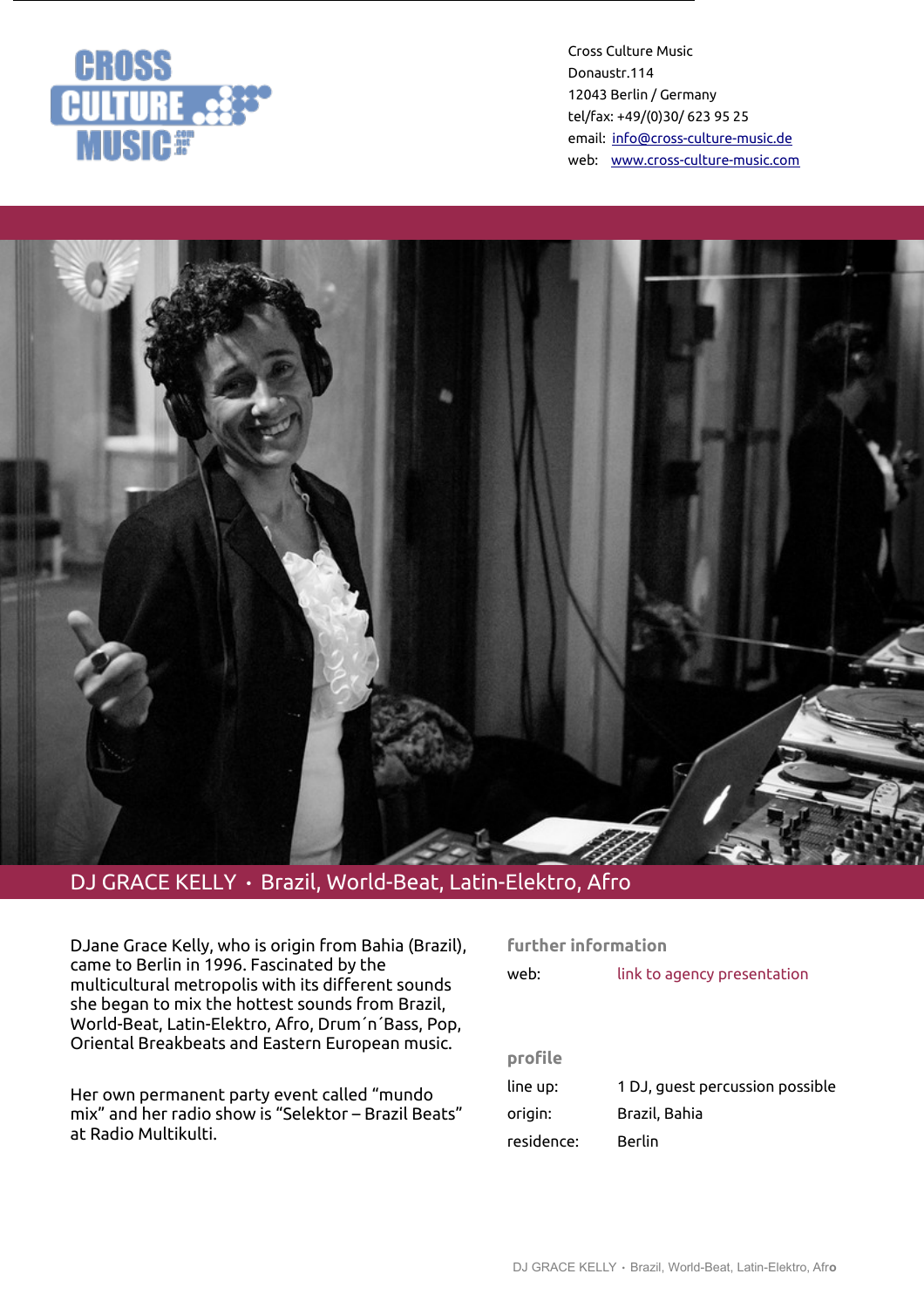

Cross Culture Music Donaustr.114 12043 Berlin / Germany tel/fax: +49/(0)30/ 623 95 25 email: [info@cross-culture-music.de](mailto:info@cross-culture-music.de) web: [www.cross-culture-music.com](http://cross-culture-music.com/)

Rediscover the mix - DJ Grace Kelly and a story of World Wide Dance Music

Everything interesting about culture stem from the mix. And it's worth reminding oneself of this, in days when hip hop is commonly interpreted as anabolic wannabe gangsters scowling about their latest pimping and "world music" can be pretty much anything between a football ode and a Germanized version of "Guantanamera".

But this will always be: when different experiences, sounds, feelings and views collide, new expressions arise. This can be seen in cooking, love making, music and other absolutely essential areas of life. You cannot grasp Flamenco without the movement of Roma and Sinti, or the enigma of pop music without the influences of blues, and other rhythms carried from the south with immigrants.

DJ Grace Kelly reached Berlin in 1996 along one our modern times silk routes, leading from Bahia in Brazil to the verge of Western Europe. If one aims to describe the explosiveness of her urbanized music, this travel is an essential point. DJ Grace Kelly, christened this way in a small Brazilian village by her parents, embodies what happens to culture when it travels and expands.

What DJ Grace Kelly presents her audiences is nothing less Pandora's Box. She'll shake the lid open and people will obediently start to dance, just like the myth makes snakes with glowing eyes sway lustily enough to stone the sight of the gods. In the hottest venues Berlin has to offer DJ Grace Kelly presents Afro Brazilian music and Latin American sounds, Baile Funk – all of it filtered through Drum'n'Bass and Electro. Like any cross cultural DJ, she's embraces being influenced: And so a trained ear will notice the Oriental Breakbeats and Eastern European rhythms snuggling their way through her mixes.

Apart from her shows in different clubs and festivals in Germany and international, DJ Grace Kelly has established her own party: Mundo Mix – World Wide Dance Music. Once every month the hostess, together with the most intriguing musical guests, succeeds in offering a platform for developing that worn out label "world music". Anyone hosting prejudices against Latin music or thinking that "World" is equivalent to that never dusted-off corner of the local music dealer – get your ass to Mundo Mix. It'll set your feet off the ground and the way you listen to music will never be the same!

Or tune in the radio show "Selektor – Brazil Beats" at the public radio station radio multikulti. Since 2004 DJ Grace Kelly uses this channel to present the multifaceted sounds of Brazil, thereby sustaining the particularities of a continent people tend to misinterpret as a whole.